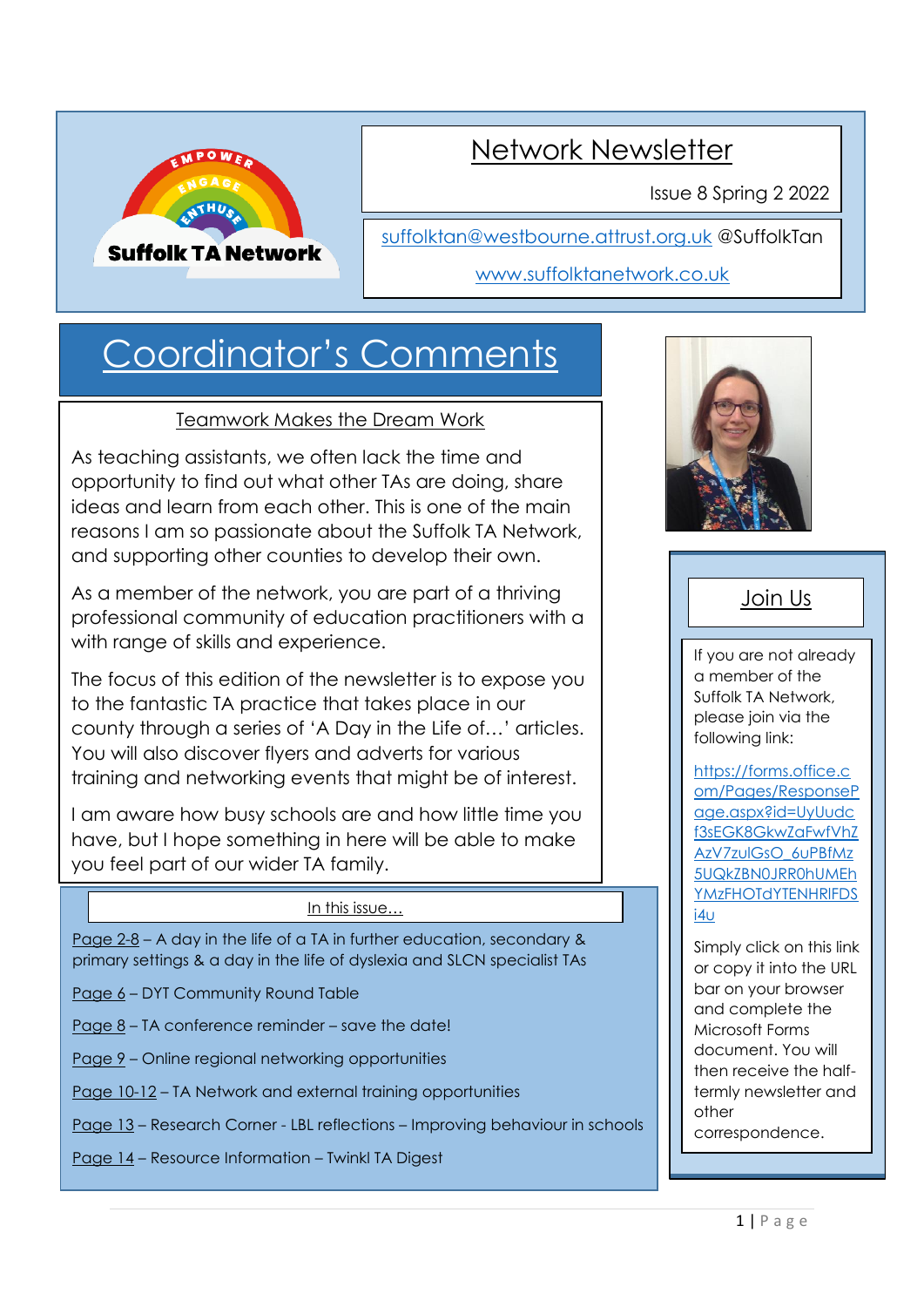

## A Day in the Life of a Teaching Assistant in a Further Education Setting

By Sally Eves

It is dark on a cold, wet, wintery morning. The alarm rings with a shrill that can't be ignored, so easy to click the snooze button and roll over and doze… but thoughts of the day ahead begin to creep in. I have been asked to write a short review of a day as a Learning Support Practitioner in an FE College. What shall I write about? No two days are really ever the same. That of course could apply to any TA role, so which one of my days will I describe?

Will it be the first day of an academic year, new beginnings, new faces, new names to learn, new expectations, no one knowing where they are meant to be or how to get there? Such a large building to negotiate and everything so unfamiliar.

Maybe I should talk about working in the Carpentry Workshop, learning traditional joinery skills – Mortice & Tenon or Dovetail joints - where, at the end of one year, I was the proud owner of my own bird box (still to be chosen as an ideal residence by any blue tits). Or a day working in the college kitchens, preparing food for the Restaurant - Chef's Whites, open to the public, and snack foods to be sold at break and lunch time to staff and students in the atrium. Fridays – yes, I could talk about Fridays with the all-day fried breakfast.

Or will it be a day in a Forensics class - Chemistry and Physics in a traditional laboratory setting; then looking into causes of death, understanding features that enable the identification of a skeleton found in a clandestine grave and analysing stages of bodily decomposition? Carrying out some fingerprinting and working out which pen was used to write a ransom note?

I could write about the Remembrance Day parade put on so professionally by the Public Services students every year, marking the significance of this important occasion. I could tell you about the Carol Service that music students perform just before Christmas in the atrium whilst staff and students are enjoying their lunch. Then there are the performances throughout the year staged by the Performing Arts students.



Growing out of collaboration and partnership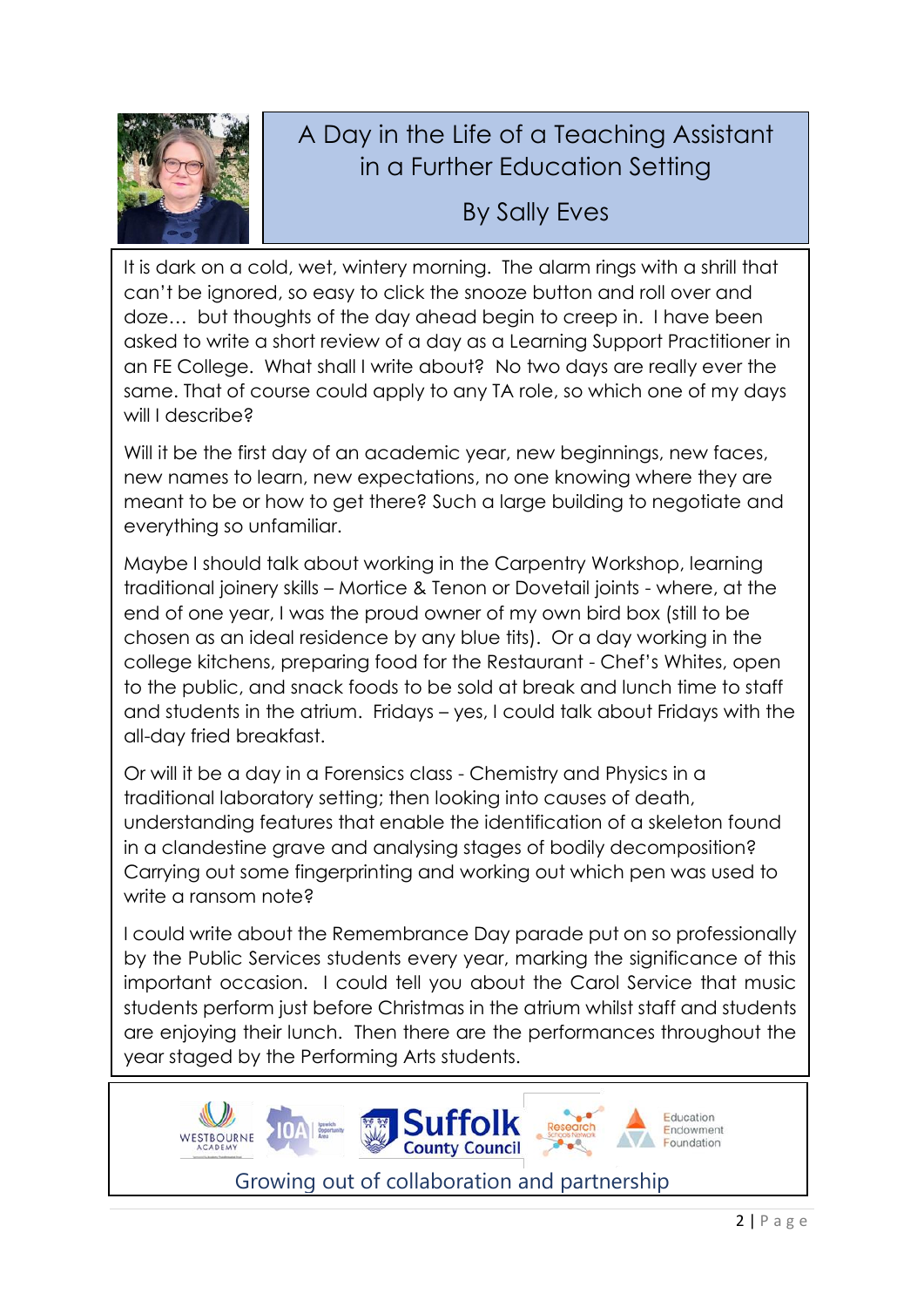I might talk about a day in Games Design, after all we have got our brand-new Tech Campus. This is one of the most popular areas of the college, but does anybody actually know what E-sports really are? One of my favourite days to write about would be in Art & Design, printmaking, 3D, Graphics or textiles as well as drawing and painting skills. Of course, I could talk about evening classes, note taking in a GCSE Biology lesson (the tutor asks if I would like to be entered for the GCSE exam? Luckily, I am able to say 'No thank you', I already have this from school days).

Or shall I tell you about a quiet day when almost nothing happens. One of the dark, cold, wet wintery days when I listen to a student telling me about their weekend, their football game or new kitten, their aspirations over a packed lunch or cheesy chips.

Sometimes I work alone but I am part of a large, vibrant and supportive team - I regard myself as a facilitator. Whichever day I decide to tell you about it will be filled with a variety of interests, kindness, compassion and it will be a privilege to work alongside some incredible young people on the threshold of their future.

The alarm rings again … now what will I make for my packed lunch?

## Outdoor Education in a Secondary Setting

## By Caroline Williamson

At Westbourne, we have a SEMH team of four TAs who deliver a suite of interventions, including Thrive, ELSA, Drawing & Talking and outdoor learning.

Over Christmas, students in the outdoor learning groups worked together to create wreaths with a range of natural resources. Here is an example of their amazing work.

This activity developed their listening and spoken communication skills and also improved their confidence and self-esteem. The students were so proud of their creative efforts and even inspired some staff to make their own!





Growing out of collaboration and partnership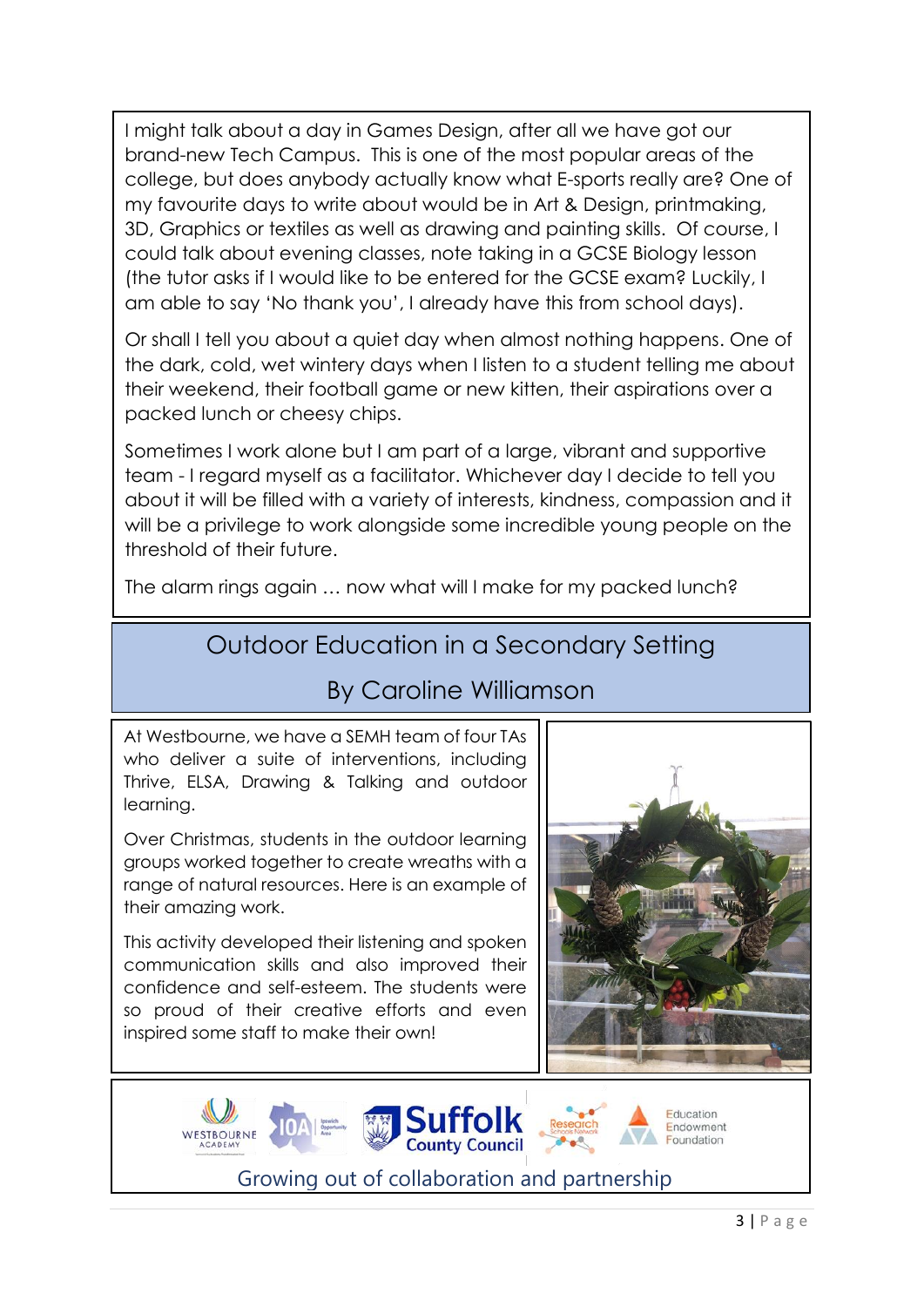

## A Day in the Life of a Teaching Assistant in a Primary Setting

## By Carron Lynch

Hello everyone! My name is Carron Lynch and I have a background in horticulture. I have worked for 5 years now in various education settings. Initially, I started out volunteering with school gardening as well as becoming a cover supervisor in a secondary setting.

I then progressed into a primary setting working as a TA in the classroom or 1:1 and have found that I am hugely passionate about connecting with children especially those who are vulnerable.

As a more mature TA, I have found the training provided by the network has been very useful as it keeps you up-to-date with current research and resources to use, and it has given me the confidence to try new things. I especially liked the idea of getting to know a particular child for a certain amount of time. This is a great technique to use when greeting the pupils in the morning. This has proved very successful as one child wanted to know more about 'Concorde'. After a chat with him, it inspired him to do some research and give a mini talk in front of the whole class. I was so proud that I had contributed to having a positive impact on his confidence and learning.

My role is varied and hard work but hugely rewarding as I work with a broad spectrum of children. I try my best to ensure that the children are ready for learning by using the 'Hi-5' technique, modelling behaviour, reinforcing the teacher's input by bending down to the child's level and using my scaffolding techniques, such as telling the child key words to start them off. This all helps towards supporting their independent learning.

For those children whose confidence has been knocked or display behaviour issues within my classroom, I find techniques such as distraction, humour and green spaces are great for their physical and mental wellbeing.

I love getting involved in Nature Club and at lunchtimes I supervise the play area in the woodlands. I can take the time to really get to know the children, following the children's lead as they use their skills, such as singing, socialising with each other, feeling the warmth of the sun on their face or exploring for bugs!

All in all, I believe that we must constantly praise the children to encourage them to never give up when things are hard and learn how good it feels to succeed!

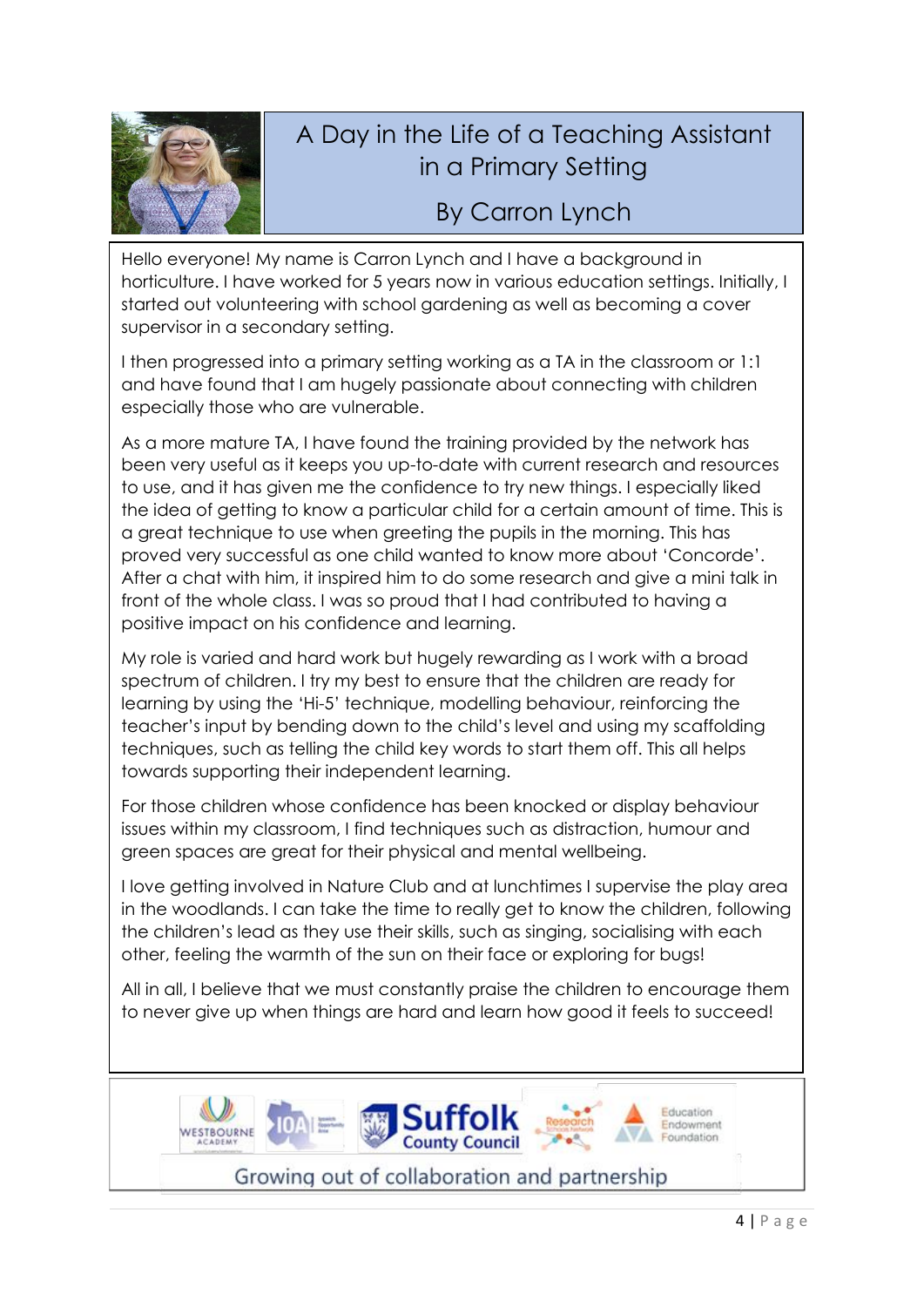

## A Day in the Life of a Teaching Assistant with a Specialism in Dyslexia

## By Emma Pearce

Typically, like most reading this I'm sure, my day often starts not how it has been planned. Commonplace, last-minute preparations, upset children, unforeseen absence often ensure that (joyfully!) no one morning is the same as the next! As the children in my class (currently a boisterous boy-heavy bunch of 6/7 year olds!) head in for the day, I can be seen attempting(!) to settle the tide...stemming the flow as it were of questions, queries, items that require immediate attention – often awesome artefacts from home – pretty hairbands, football medals, new books\*, recently deceased teeth, gaps where they once were etc etc!

The hurricane of (mostly) testosterone sweeps through in waves, catching all in its wake, loud, tremendous, full of the most jumpiest of beans! Through the ecstatic storm, my role is to focus and calm, particularly those children who struggle, not just with literacy, which one might typically associate with dyslexia, but those who are easily overwhelmed and need a gentle reminder of what comes first in our day. Habitual repetition is not enough for these children, their short-term memory just doesn't want to hold on to it in the way others can. Despite the routine daily practices of same old same old, for them their brains ask, 'what's new?'.

Content and focussed, these children are the ones who will later join me for phonics teaching and intervention. At this young age diagnosis makes no difference to the first quality teaching that these children access. Below the magic number 8, they are simply defined as lower ability and thus require additional support in, not the understanding of tasks, but the completion of such. Often full of knowledge and ideas these children are verbally phenomenal. There is nothing they cannot explain to me in the greatest of detail.

In our writing task one child clearly and confidently provides me with a dictionary perfect definition of 'pure' that would put Collins to shame but putting this onto paper requires literal handholding, gentle persuasion, and the occasional bribe! Oh, for a £1 for every "Finish the sentence and then you can...!" Hand-tired and worn out – dyslexic learners use five times more energy than a non-dyslexic learner – the playground beckons. Imagination awaits.

Post lunch, I can be found delving into the brains of those with similar superpowers further up the school. Children with an abundance of knowledge and talent. I have, just this last term, become upskilled in my knowledge of basketball (mostly the American league apparently!), tennis, Minecraft, horse-riding, how to care for a new puppy, and the latest Sing movie thanks to these pupils. In amongst the assessment and identification of gaps, the multisensory intervention games and

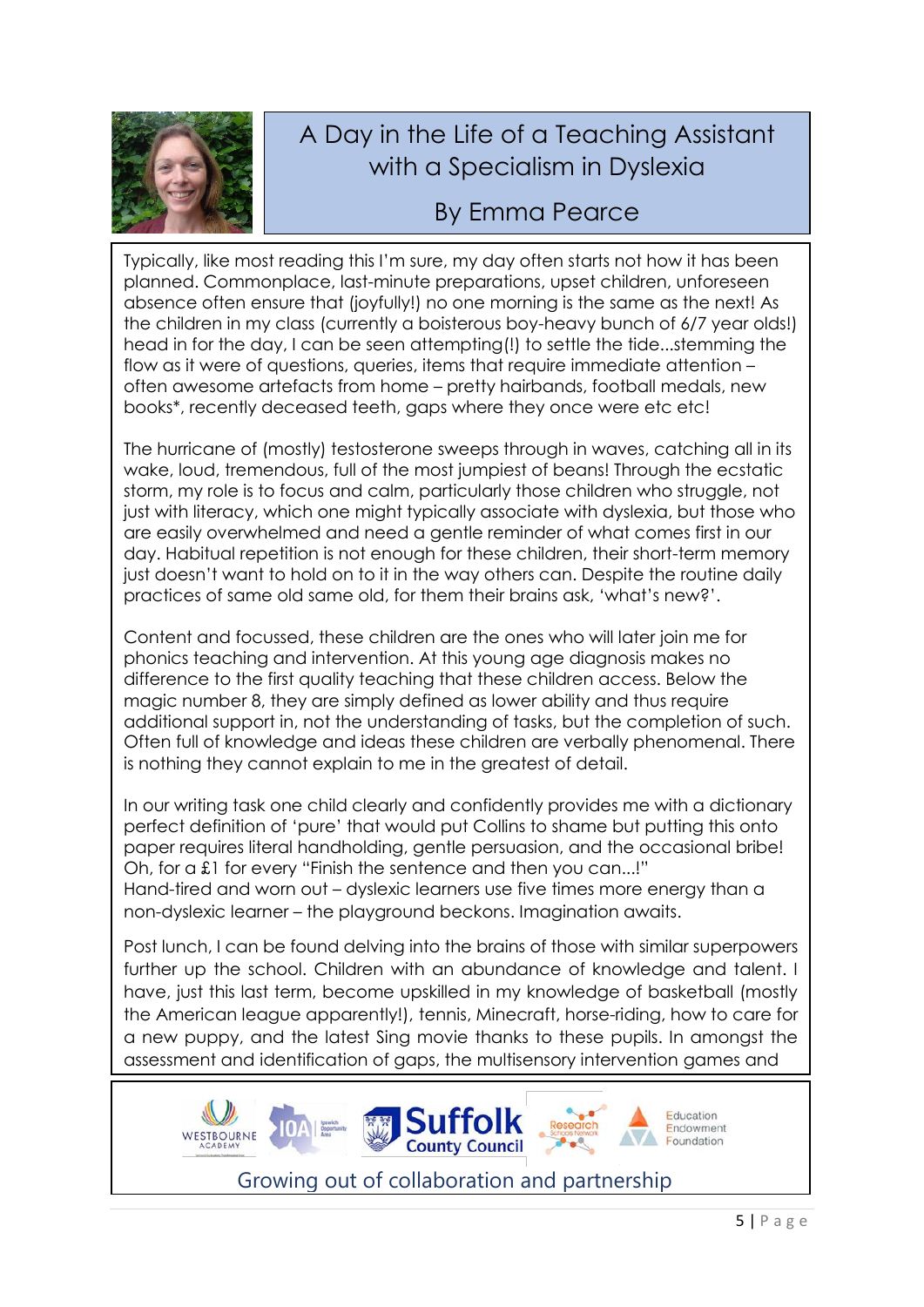activities\*\*, the reading practice\*\*\*, and the filling of said gaps, these children share with me a chink of their light, a sprinkling of the sparkle that makes them who they are. How lucky I am.

\*The most recent one being 'You are 25% Banana' by Susie Brooks. Highly recommended for all young scientists.

\*\*No intervention is complete without my trusty wooden alphabet letters.

\*\*\*Current favourite for my Year 5 reluctant readers is 'Rising Stars Guinness World Record Reading Comprehension'. All have tried (and failed) to beat the record of 17 spoons balanced on your face!



When are literacy difficulties dyslexia, and how should we intervene?

**At what point does difficulty with reading, writing and communication become dyslexia? Join Driver Youth Trust on 21st March at 7pm for our next free Community Roundtable event as our Head of Innovation and Learning Kelly Challis runs through a masterclass in literacy difficulties and dyslexia, and our community members share their experience and recommendations of interventions and classroom practices that support all learners.**

**Discussion points:**

- **Dyslexia or literacy difficulties:** when are difficulties with reading, writing and language dyslexia, and should our support and interventions be different?
- **Risk and resilience:** exploring research by Muter (2021) into the role of risk and resilience in the diagnosis of dyslexia and developing support.
- **Interventions and classroom practice:** which interventions and adjustments have community members had success with and in which context?

### **About this event:**

• Date: 21st March 2022 Time: 7 – 8pm Price: FREE!

The DYT Community is a space for educational professionals to come together to tackle the issues facing teachers, schools, and learners today, with a focus on SEND and literacy difficulties. Our community is free, and open to everyone with an interest in education and inclusion. All of our roundtables are run free of charge.

### Sign [up for FREE now!](https://driveryouthtrust.com/product/community-dyslexia/)

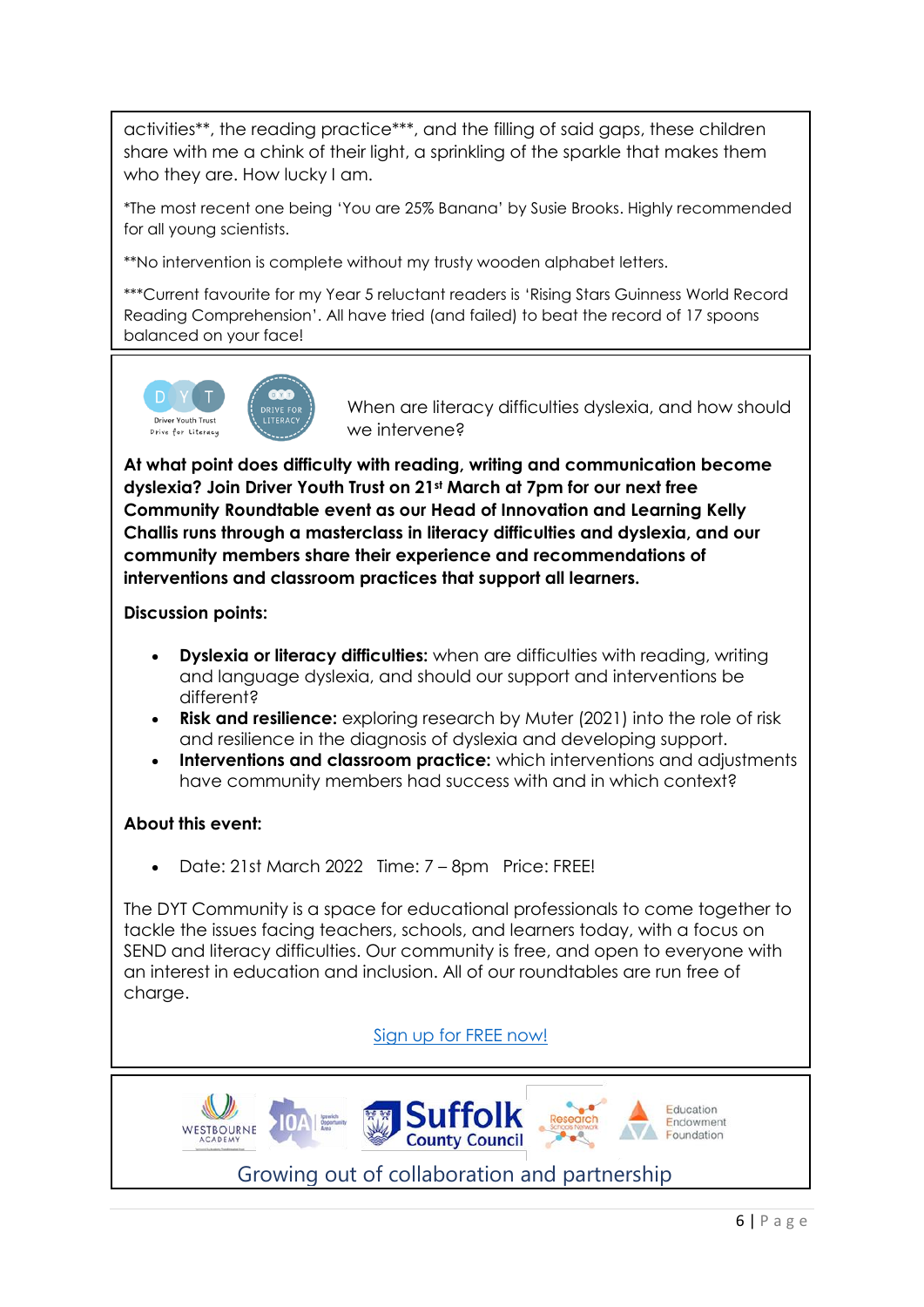## A Day in the Life of a Teaching Assistant with a Specialism in Speech, Language and Communication Needs (SLCN)

## By Becky Paul

Speech, language and communication forms part of our life skills. They are linked to learning, attainment, behaviour, social and emotional development, as well as wellbeing. This is why it is important that we support children and young people with developing these crucial skills.

Ongoing training develops a better understanding of this specific area. It helps build knowledge and skills that will support students with their development. Ongoing training reinforces what I am doing, highlights new strategies and also boosts confidence within my role.

In addition to ongoing training, I have the support of a local Specialist Teacher for Speech, Language and Communication. We work together, creating plans to support speech, language and communication needs (SLCN) within the Academy. I have received lots of help and support, links with other schools have been created and she has been in school for observations, where she has given her expertise and knowledge to support me in my role.

To identify which students to work with, my SENDCo sends me referrals and then I use Secondary Speech Link, which is a program that offers assessments, interventions and resources. Data collected from the assessment is very detailed and highlights areas of weakness and gives you interventions to work on with the students. In addition to this, it gives recommendations on whether they need one-to-one or group interventions and provides strategies to work on.

Currently, I am only able to offer one-to-one specialist interventions and the work we do in sessions depends on the area the student needs to work on. I have created a number of activities and resources to support students during their sessions. I find that students are often different with you on a one-to-one basis and tend to work really well and want to learn and achieve. It's a great opportunity to get to know them better and build strong, positive relationships, which really helps you to support them more effectively in lessons.

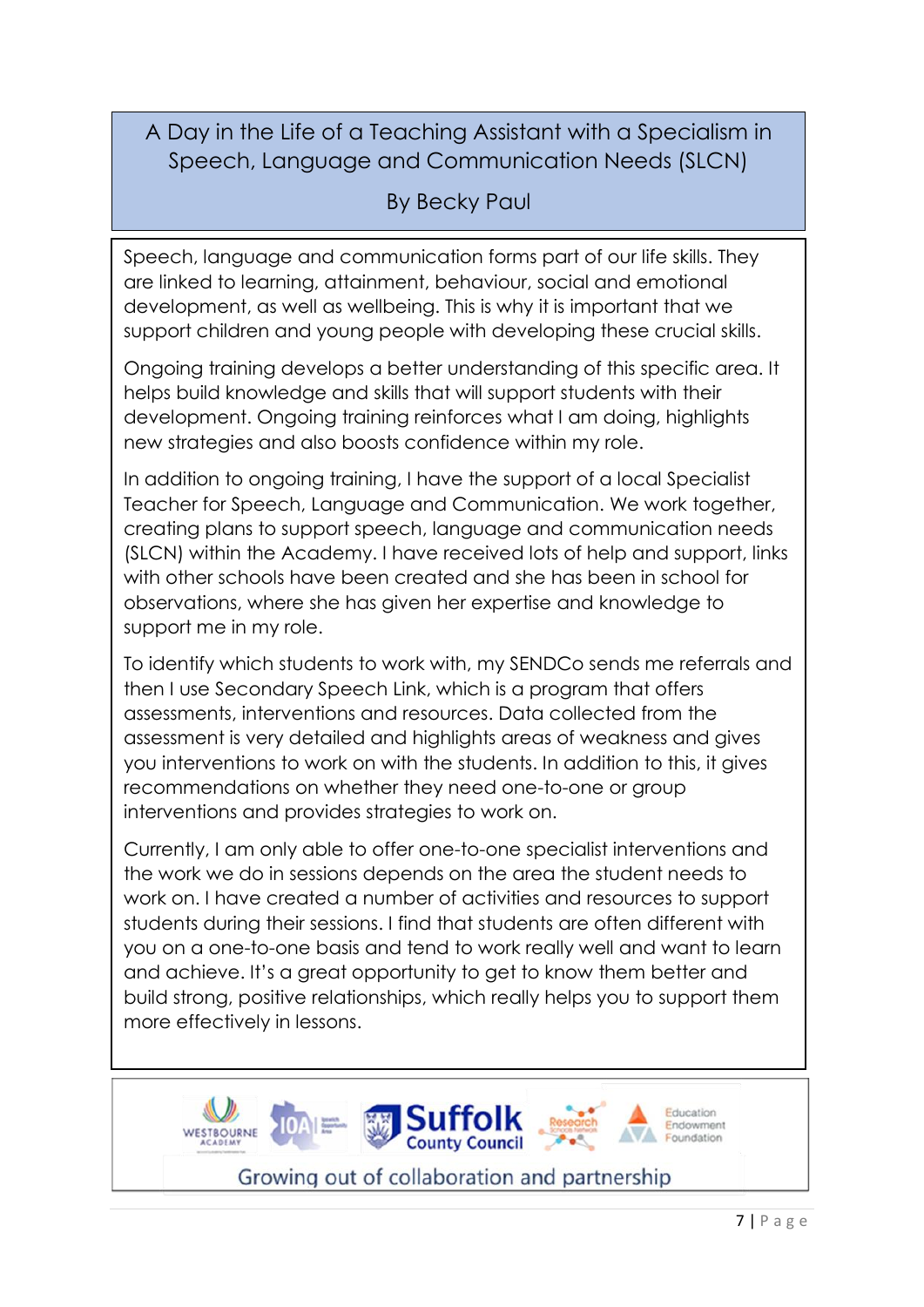I see students twice a week for a 20-minute session. For the students who have speech as their area, we have an introductory session that focuses on their voice, clarity, fluency and tone. We do mouth and facial exercises, use acronyms for simple steps whilst talking and going over phonics. The main sessions involve fun and interactive activities that encourage speech practice.

If a student needs to work on communication and language, the sessions are different. The first few sessions are for getting to know the student, then we look at doing some exercises around communication, followed by some academic activities. Once these are complete, we do fun, interactive activities that focus on specific areas, such as following instructions, social interaction, understanding vocabulary and concepts.

Normally, after the initial sessions, I would work with a student for 16 sessions, then have a break, check in on them and pick up sessions again, if needed. All the details of sessions are logged and any relevant information is communicated to the SENDCo and teaching staff, along with any strategies that can be used to support the student in lessons. The goal is for the student to take the skills they learn in sessions and use these in their lessons to become independent with the strategies and also be able to manage their own behaviour better.

Moving forward, I would like to be able to assess more students and start up group interventions. These would run once a week over an eight-week period per intervention, followed by a two-week break before beginning again on the next level of the intervention.



Growing out of collaboration and partnership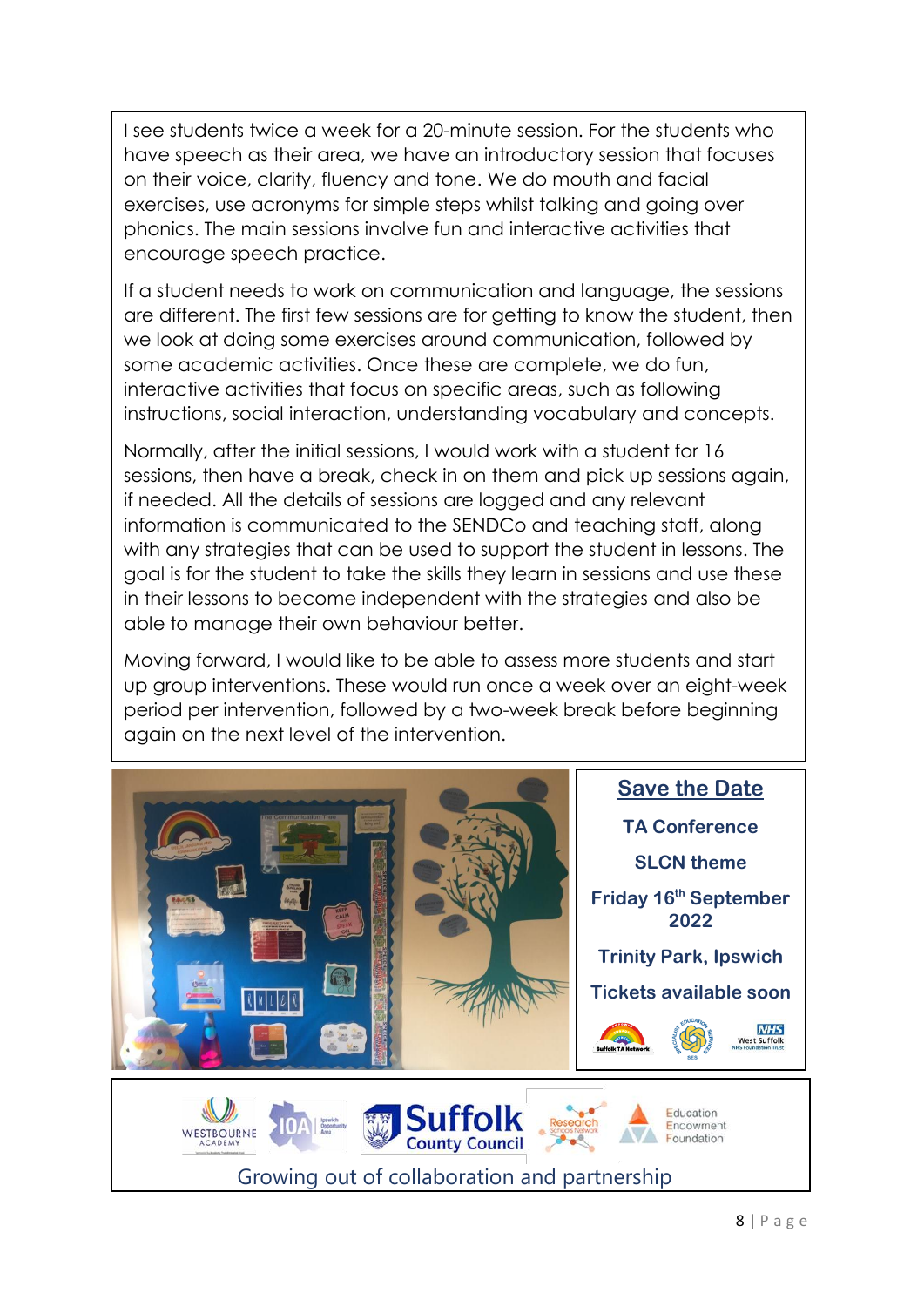# Regional Online TA Networking **Opportunities**

### TA Networking Session (South Suffolk) – **Friday 25th March 11.00-12.00**



Calling all TAs/HLTAs/LSAs who work in South Suffolk Schools. You are warmly invited to come along to our first online regional networking session. Expect to meet other TAs in your area, find out what they do and have the opportunity to share best practice. We will be focusing on our wellbeing and you will have the opportunity to let us know what you want from the network and from me as your Champion. Please bring with you your favourite recipe! I look forward to meeting with you - Emma (Champion South Suffolk)

TA Networking Session (West Suffolk) – **Tuesday 5th April 14.30-15.30**



Calling all TAs/LSAs/HLTAs who work in schools in West Suffolk – come along to our first online regional networking session. This is a great chance to meet other TAs, have a chat and network with each other. We can share best practice and have a chance to reflect on our own wellbeing. It is also an opportunity to let us know what sort of articles you might like to see in the newsletter and any ideas you have for future training. I look forward to meeting you all virtually, and hopefully face-to-face in the future. – Justine (Champion West Suffolk)

### TA Networking Session (North Suffolk) – **Monday 28th March 14.00-15.00**



WESTBOURNE

Calling all TAs/LSAs/HLTAs who work in schools in North Suffolk – come along to our first online regional networking session. This is a great chance to get to know other TAs and share tips and ideas and take some time out to reflect on our own wellbeing. We would also love to hear your ideas about any articles you might like to see in the newsletter and any specific training topics you would like to see covered in our termly programmes. We look forward to meeting you all and getting to know you. – Carolyn & Julie (TA Network Assistant Coordinators)

TO REQUEST A TEAMS LINK FOR ONE OF THESE SESSIONS, PLEASE EMAIL ME:

**Suffolk**<br>County Council

Growing out of collaboration and partnership

SUFFOLKTAN@WESTBOURNE.ATTRUST.ORG.UK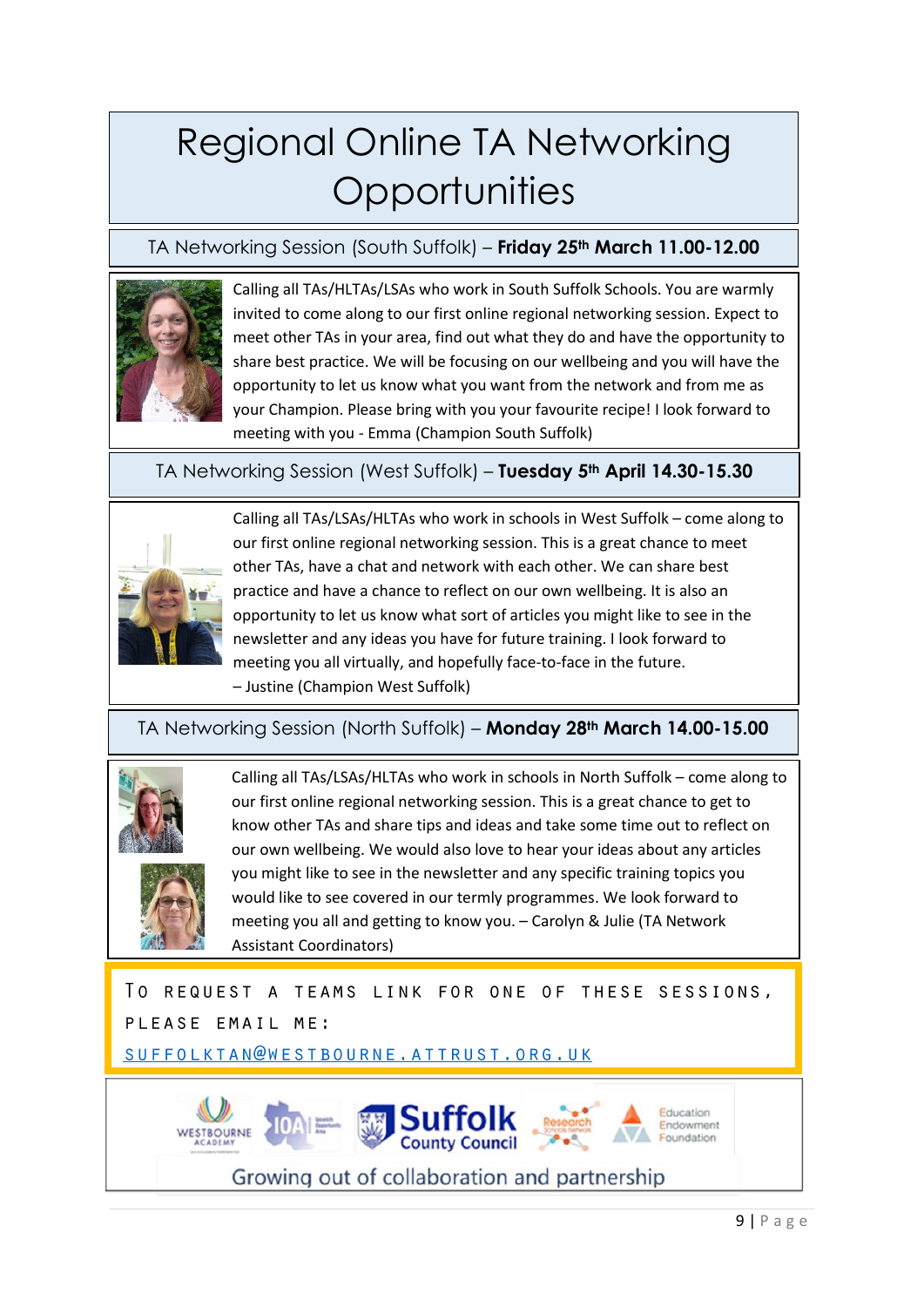# Training Opportunities



These sessions are being delivered by Eileen Allpress from the Ipswich Associate Research School. They will cover what the EEF says about behaviour interventions, effective classroom strategies and changes since COVID.

## Behaviour Training Sessions

## Focus on behaviour in KS3 and above

Tuesday 15<sup>th</sup> March

Morning – 9.30-10.30, Afternoon – 13.30-14.30 or Twilight – 16.30-17.30

To find out more information and to sign up for one of these sessions please email me: [suffolktan@westbourne.attrust.org.uk](mailto:suffolktan@westbourne.attrust.org.uk) 



## Metacognition: growing stronger relationships to learning

Evidence suggests the use of 'metacognitive strategies' – which get pupils to think about their own learning – can be worth the equivalent of an additional +7 months' progress when used well. However, while the potential impact of these approaches is very high, particularly for disadvantaged pupils, less is known about how to apply them effectively in the classroom. This session will outline and share a number of practical approaches teaching assistants can use in their work with pupils which translate key principles in to practice and develop their pupils' metacognitive skills and knowledge.

Thursday 5<sup>th</sup> May

Afternoon – 13.30-14.30 or Twilight – 16.30-17.30

To find out more information and to sign up for one of these sessions please email me: [suffolktan@westbourne.attrust.org.uk](mailto:suffolktan@westbourne.attrust.org.uk)

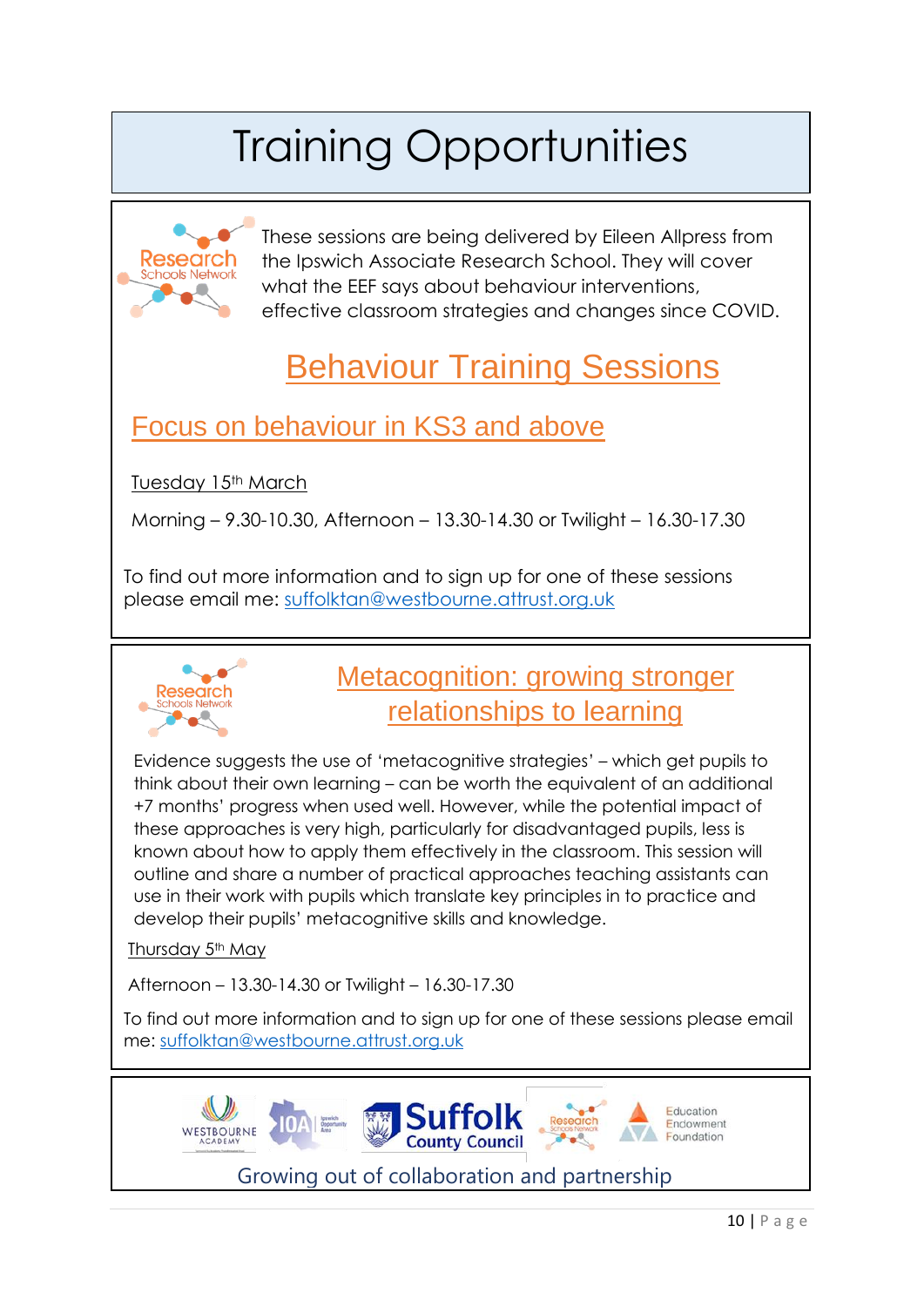

## **Secondary Mathematics CPD: Free Twilight Sessions this Spring and Summer!**

Schools new to Angles Maths Hub are warmly welcomed and encouraged to attend.

### **All sessions are free of charge**

Angles Maths Hub is excited to welcome a range of guest speakers from the world of Maths education to deliver a series of online sessions for secondary teachers and teaching assistants.

Our free, one-hour, twilight sessions allow teachers and TAs to engage with and consider a variety of key Maths topics. Each session will be delivered twice, across the Spring and Summer terms and will all be online, 4pm - 5pm

### **How to Support pupils with Maths Anxiety - an introduction**

*Associate Professor Sue Johnston-Wilder, Warwick University* Recognising Maths Anxiety and strategies to support students in the classroom *Thursday 24th March or Thursday 12th May*

### **Preparing for the 2022 GCSE exams**

*Representatives from AQA and Edexcel* What every teacher needs to know to prepare students for the upcoming GCSE exams *AQA: Tuesday 8th March Edexcel: Thursday 10th March*

### **Supporting Covid Recovery - using NCETM Checkpoints**

*Becky Donaldson - NCETM Assistant Director of Secondary* Checkpoints are diagnostic activities that will help teachers assess the understanding and suggest ways to address any gaps that become evident. *Wednesday 16th March or Wednesday 8th June*

### **Developing Conceptual Understanding in Maths**- **through the use of Manipulatives**

*Christina Feilden - Angles Maths Hub Work Group Lead* An introduction to double sided counters and algebra tiles to strengthen understanding *Double Sided Counters: Wednesday 2nd March or Wednesday 4th MayAlgebra Tiles: Wednesday 30th March or Wednesday 25th May*

### **Learning to Lead Professional Development** - **training opportunities for teachers**

*Sam Phillips & Charlotte Martin - Angles Leadership team* The NCETM have a range of funded programmes for those looking to deliver Maths training in the future *Wednesday 9th March or Wednesday 18th May*

**Using Technology to support learning at A Level** *Tom Marjoram - Angles Work Group Lead* How to use the Casio 991ex Classwiz calculator to support learning in A Level Maths *Thursday 10th March or Wednesday 27th April*

**How to survive an Ofsted Maths Deep Dive** - Details to be confirmed

**To register your interest for any sessions please complete the short Google form** [HERE](https://docs.google.com/forms/d/e/1FAIpQLSce7PSka8XdncH64Pnfmq53w-84EGq82AIzPqk_klJNDux-JQ/viewform)

**To get in touch, please contact us using the details below:**

**W: [anglesmathshub.org](https://www.anglesmathshub.org/) | E: [admin@anglesmathshub.org](mailto:admin@anglesmathshub.org) | T: 01603 280940 | Express your [interest](https://docs.google.com/forms/d/e/1FAIpQLSce7PSka8XdncH64Pnfmq53w-84EGq82AIzPqk_klJNDux-JQ/viewform)**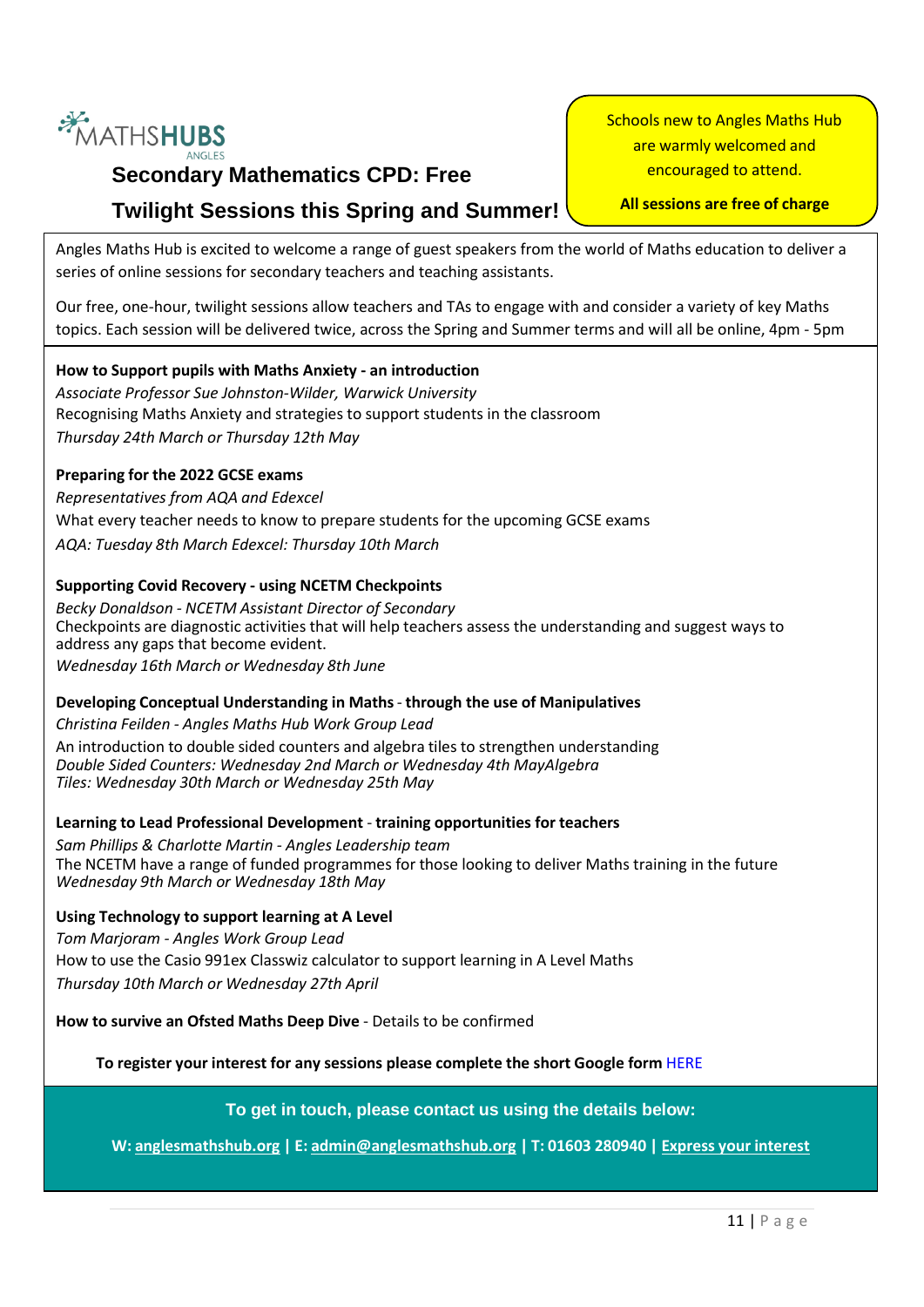

## The University of Bedfordshire's 2nd Regional Conference for Teaching Assistants

### *The value of teaching assistants*

March 30<sup>th</sup> 10am-12.50pm

Dear Teaching Assistant,

As part of our commitment to supporting the region's teaching assistants we are pleased to offer you an opportunity to attend **The University of Bedfordshire's 2nd Regional Conference for Teaching Assistants**, *The value of teaching assistants,* on March 30th 10am-12.50pm completely for free.

Whether you have worked with us before or not, you should be aware that our ethos here at The University of Bedfordshire is about widening participation. We want to ensure that teaching assistants have just as strong CPD as teachers as we see education as a community of practice. We took advice about the timing and have pitched it between 10-12.50pm so that you can attend during the day. You might join together with other assistants to attend the conference as a group, or it might be you each have your own log in.

An outline of the conference and a letter for your headteacher have been emailed to all members of the Suffolk TA Network. If you are not currently a member and would like a copy, please email [suffolktan@westbourne.attrust.org.uk.](mailto:suffolktan@westbourne.attrust.org.uk) Please forward the outline and letter to your headteacher in order that you get permission to attend the conference. Please visit this **[link](https://beds.onlinesurveys.ac.uk/the-university-of-bedfordshires-2nd-regional-conference-f)** to let us know if you are intending to attend the conference. If the link does not work, please email Allyson Goodchild with details and she will register you for the event.

If you would like to know anything more about the conference, please write to us directly at either [james.shea@beds.ac.uk](mailto:james.shea@beds.ac.uk) or [allyson.goodchild@beds.ac.uk.](mailto:allyson.goodchild@beds.ac.uk)

Kind regards

Dr James Shea, Principal Lecturer in Teacher Education

Allyson Goodchild, Senior Tutor in Education Studies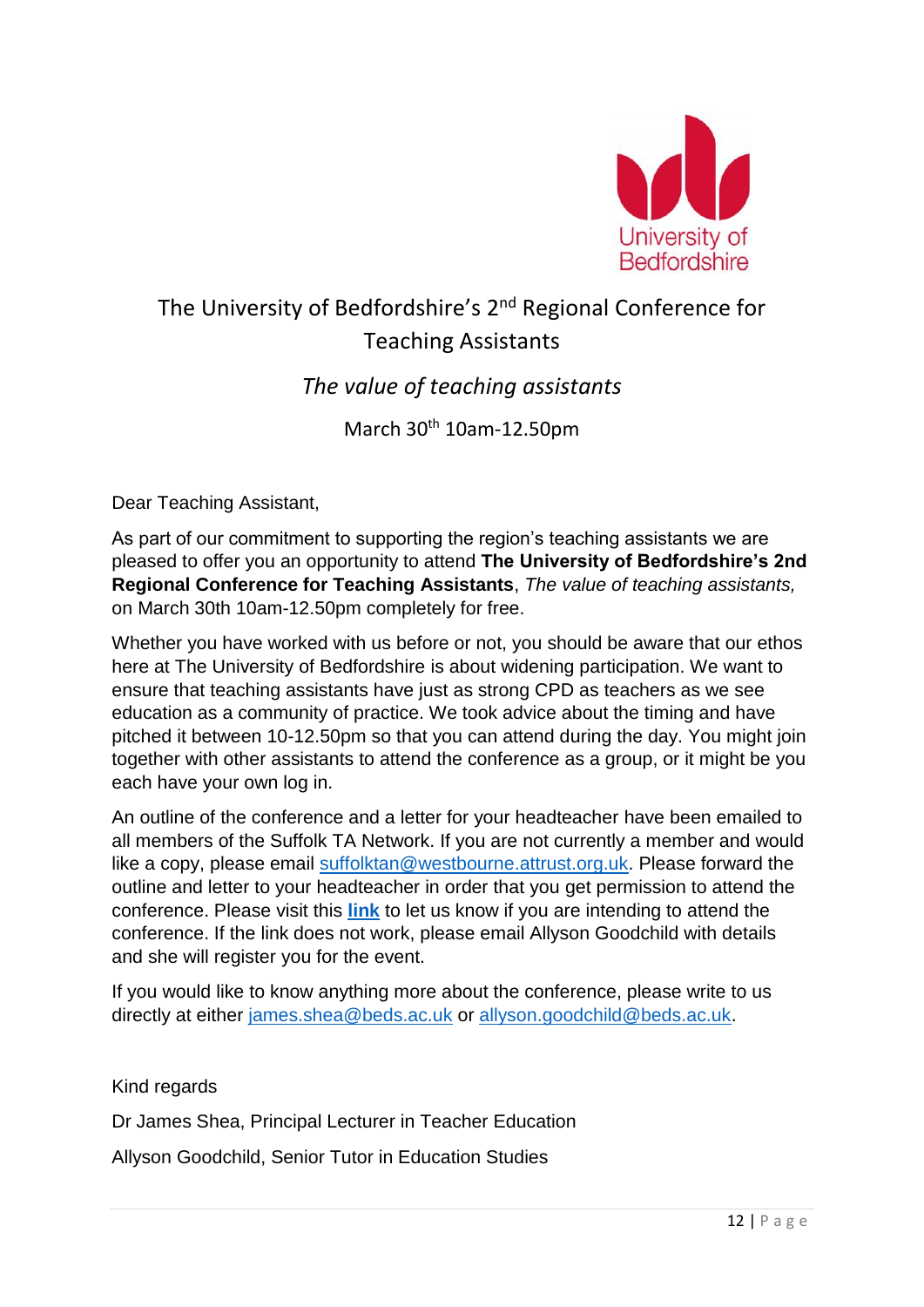### Research Corner

### LBL Reflections – Improving Behaviour in Schools

In the last edition of the newsletter, Learning Behaviour Leads (LBLs), reflected on the [EEF Guidance on Metacognition and Self-Regulated](https://educationendowmentfoundation.org.uk/education-evidence/guidance-reports/metacognition)  [Learning.](https://educationendowmentfoundation.org.uk/education-evidence/guidance-reports/metacognition) These highly skilled educational professionals, recruited through the Ipswich Opportunity Area, have continued their training programme, focusing on the EEF guidance on the 5 pillars of the ["Learning Behaviour"](https://educationendowmentfoundation.org.uk/news/five-a-day-effective-learning-behaviours-within-our-classrooms/)  [framework](https://educationendowmentfoundation.org.uk/news/five-a-day-effective-learning-behaviours-within-our-classrooms/) – Metacognition, Social and Emotional Learning, Behaviour, SEND and Parental Engagement.

Here, one of these Learning Behaviour Leads reflects on applying the **EEF** [Guidance on Improving Behaviour in Schools](https://educationendowmentfoundation.org.uk/education-evidence/guidance-reports/behaviour) in their setting.

> "The LBL training has united individuals across schools in the Ipswich area, inspiring us to take up the reins with regard to learning behaviours. We all have a common goal of understanding challenging behaviours and educating those adults in a learning environment to be curious about the cause of the behaviour and how to repair rather than punish. LBL training has allowed us to network, share good practice and support one another."